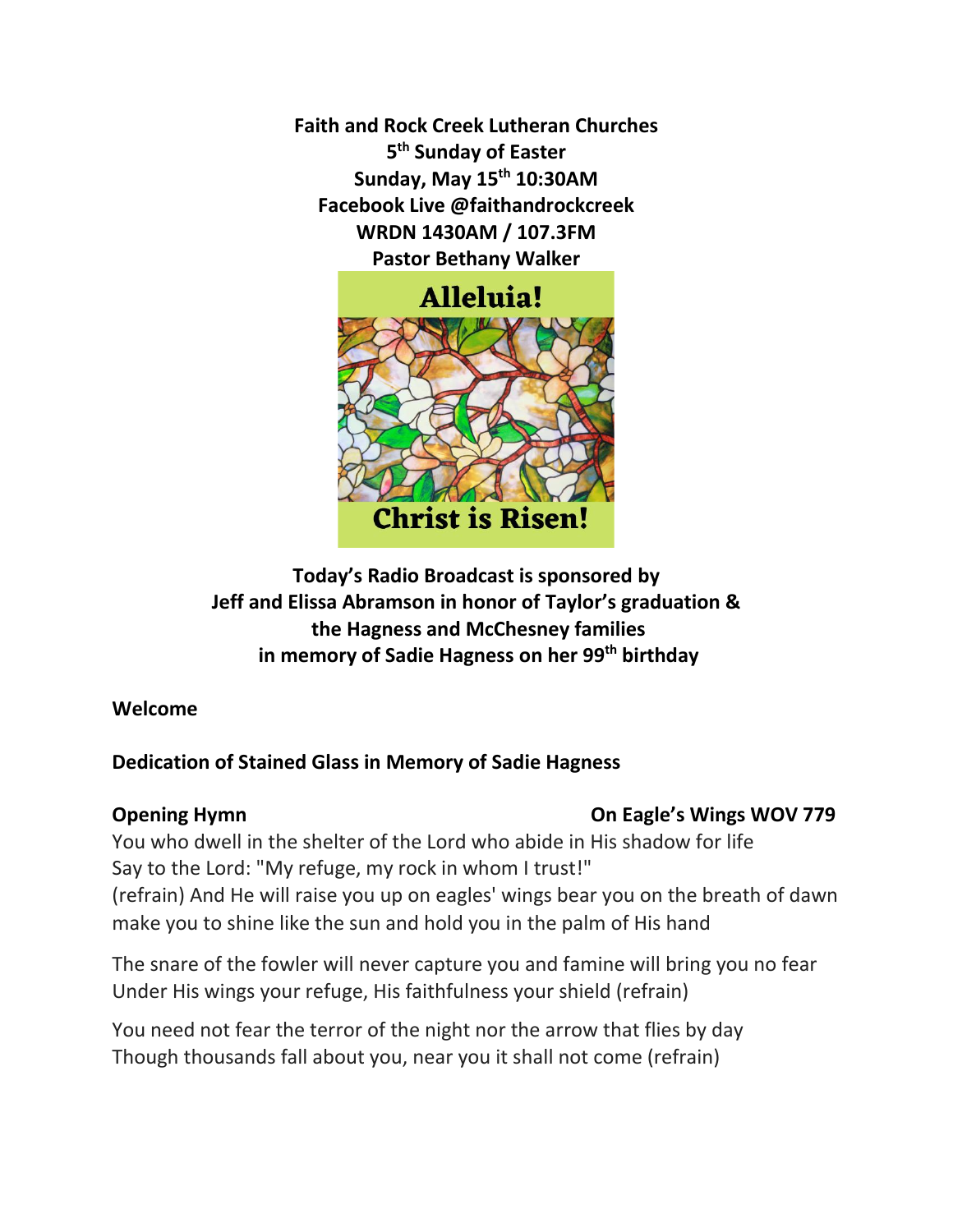## **Greeting**

The grace of our risen Lord Jesus Christ, the love of God and the communion of the Holy Spirit be with you all. **And also with you.**  Alleluia! Christ is Risen! **Christ is Risen indeed! Alleluia!**

## **Council Installation**

## **Prayer of the Day**

O Lord God, you teach us that without love, our actions gain nothing. Pour into our hearts your gift of love, that, made alive by your Spirit, we may know goodness and peace, through your Son, Jesus Christ, our Savior and Lord, who lives and reigns with you and the Holy Spirit, one God, now and forever. **Amen.**

## **Children's Message**

Why do you say, O Jacob, and assert, O Israel, "My way is hidden from the LORD, and my right is disregarded by my God"? **<sup>28</sup>**Have you not known? Have you not heard? The LORD is the everlasting God, the Creator of the ends of the earth. He does not faint or grow weary; his understanding is unsearchable. **<sup>29</sup>**He gives power to the faint and strengthens the powerless. **<sup>30</sup>** Even youths will faint and be weary, and the young will fall exhausted, **<sup>31</sup>** but those who wait for the LORD shall renew their strength; they shall mount up with wings like eagles; they shall run and not be weary; they shall walk and not faint. The word of the Lord. **Thanks be to God!**

# **Psalm Psalm 148**

<sup>1</sup>Hallelujah! Praise the Lorp from the heavens; praise God in the heights. **Praise the LORD, all you angels; sing praise, all you hosts of heaven.** Praise the LORD, sun and moon; sing praise, all you shining stars. **Praise the LORD, heaven of heavens, and you waters above the heavens.** Let them praise the name of the LORD, who commanded, and they were created,

<sup>6</sup>**who made them stand fast forever and ever, giving them a law that shall not pass away.**

 $7$ Praise the LORD from the earth, you sea monsters and all deeps; 8 **fire and hail, snow and fog, tempestuous wind, doing God's will;**

**First Reading First Reading Isaiah 40:27-31**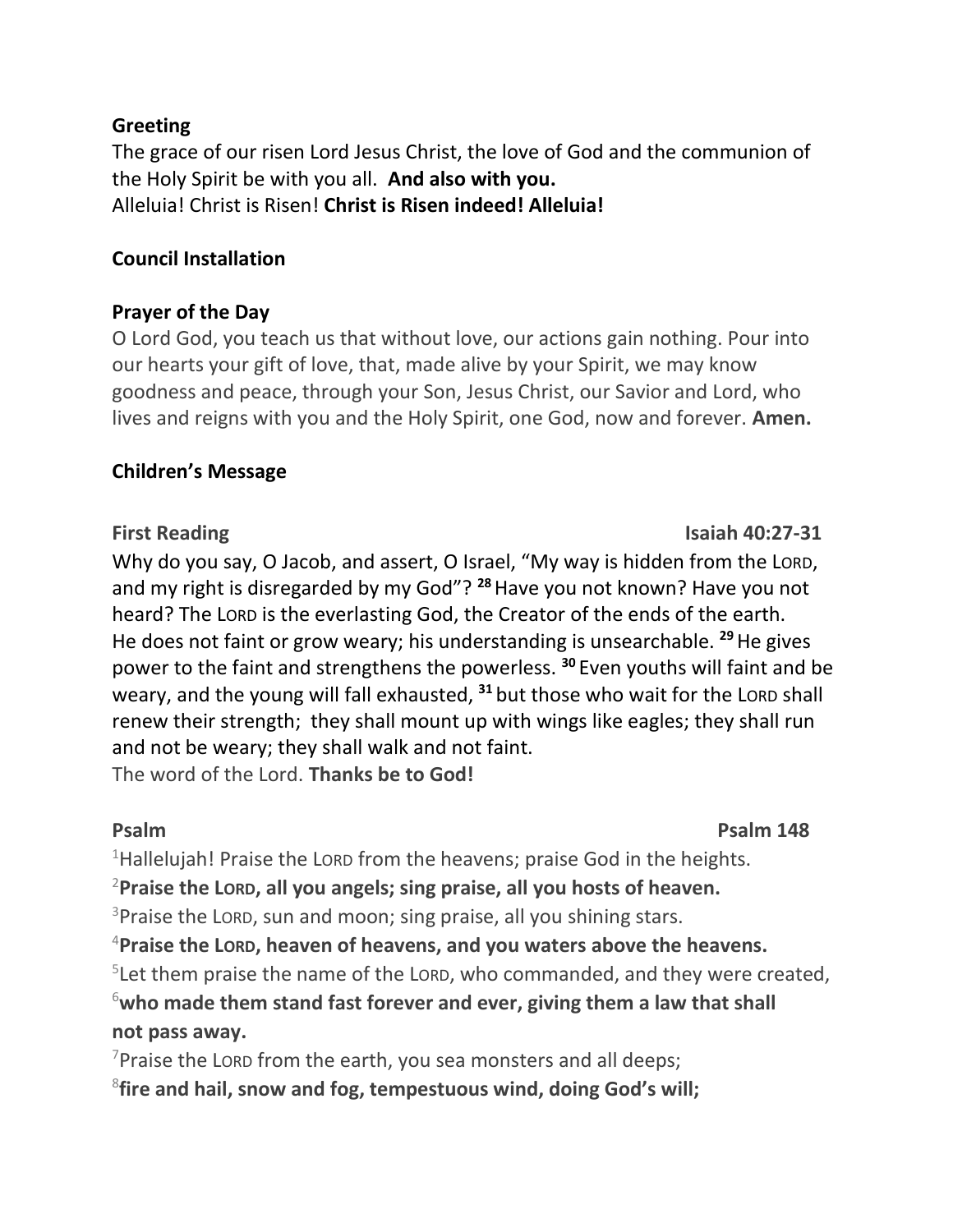<sup>9</sup>mountains and all hills, fruit trees and all cedars; <sup>10</sup>wild beasts and all cattle, **creeping things and flying birds;** <sup>11</sup> sovereigns of the earth and all peoples, princes and all rulers of the world; <sup>12</sup>**young men and maidens, old and young together.** <sup>13</sup> Let them praise the name of the LORD, whose name only is exalted, whose splendor is over earth and heaven. <sup>14</sup>The Lorp has raised up strength for **the people and praise for all faithful servants, the children of Israel, a people who are near the LORD. Hallelujah!**

 $1$  saw a new heaven and a new earth; for the first heaven and the first earth had passed away, and the sea was no more.  $2$ And I saw the holy city, the new Jerusalem, coming down out of heaven from God, prepared as a bride adorned for her husband.  $3$ And I heard a loud voice from the throne saying, "See, the home of God is among mortals. He will dwell with them; they will be his peoples, and God himself will be with them; <sup>4</sup>he will wipe every tear from their eyes. Death will be no more; mourning and crying and pain will be no more, for the first things have passed away." <sup>5</sup>And the one who was seated on the throne said, "See, I am making all things new." Also he said, "Write this, for these words are trustworthy and true." <sup>6</sup>Then he said to me, "It is done! I am the Alpha and the Omega, the beginning and the end. To the thirsty I will give water as a gift from the spring of the water of life."

The word of the Lord. **Thanks be to God!**

 $31$ When he had gone out, Jesus said, "Now the Son of Man has been glorified, and God has been glorified in him. <sup>32</sup>If God has been glorified in him, God will also glorify him in himself and will glorify him at once.  $33$  Little children, I am with you only a little longer. You will look for me; and as I said to the Jews so now I say to you, 'Where I am going, you cannot come.' <sup>34</sup>I give you a new commandment, that you love one another. Just as I have loved you, you also should love one another.  $35By$  this everyone will know that you are my disciples, if you have love for one another."

## **Second Reading Constraining Revelation 21:1-6**

## **Gospel John 13:31-35**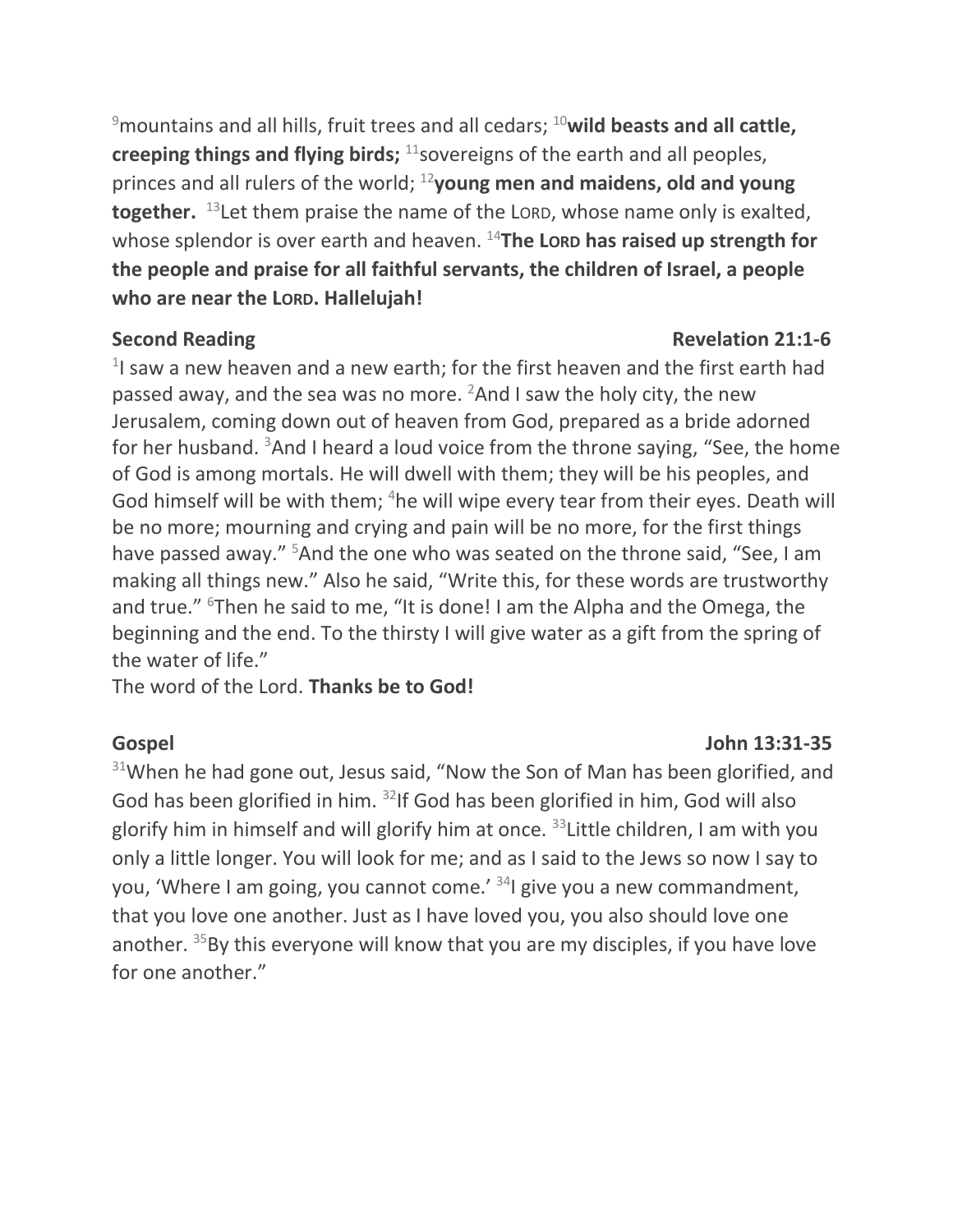I will come to you in the silence. I will lift you from all your fear. You will hear My voice. I claim you as My choice. Be still, and know I am near. I am hope for all who are hopeless. I am eyes for all who long to see. In the shadows of the night, I will be your light. Come and rest in Me Do not be afraid, I am with you. I have called you each by name Come and follow Me. I will bring you home. I love you and you are mine. I am strength for all the despairing. Healing for the ones who dwell in shame. All the blind will see, the lame will all run free and all will know My name. Do not be afraid, I am with you. I have called you each by name. Come and follow Me. I will bring you home. I love you and you are mine. I will come to you in the silence. I will lift you from all your fear. You will hear My voice. I claim you as My choice. Be still, and know I am near. Do not be afraid, I am with you. I have called you each by name. Come and follow Me. I will bring you home. I love you and you are mine. I will bring you home. I love you and you are mine.

# **Sermon**

# **Hymn of the Day Construction Cry WOV 770**  Borning Cry WOV 770

I was there to hear your borning cry, I'll be there when you are old. I rejoiced the day you were baptized, To see your life unfold. I was there when you were but a child, With a faith to suit you well; In a blaze of light you wandered off. To find where demons dwell. When you heard the wonder of the Word I was there to cheer you on; You were raised to praise the living God to whom you now belong. If you find someone to share your time and you join your hearts as one, I'll be there to make your verses rhyme from dusk 'till rising sun. In the middle ages of your life, not too old, no longer young, I'll be there to guide you through the night, complete what I've begun. When the evening gently closes in and you shut your weary eyes, I'll be there as I have always been with just one more surprise. I was there to hear your borning cry, I'll be there when you are old. I rejoiced the day you were baptized to see your life unfold.

# **Graduate Recognition and Blessing**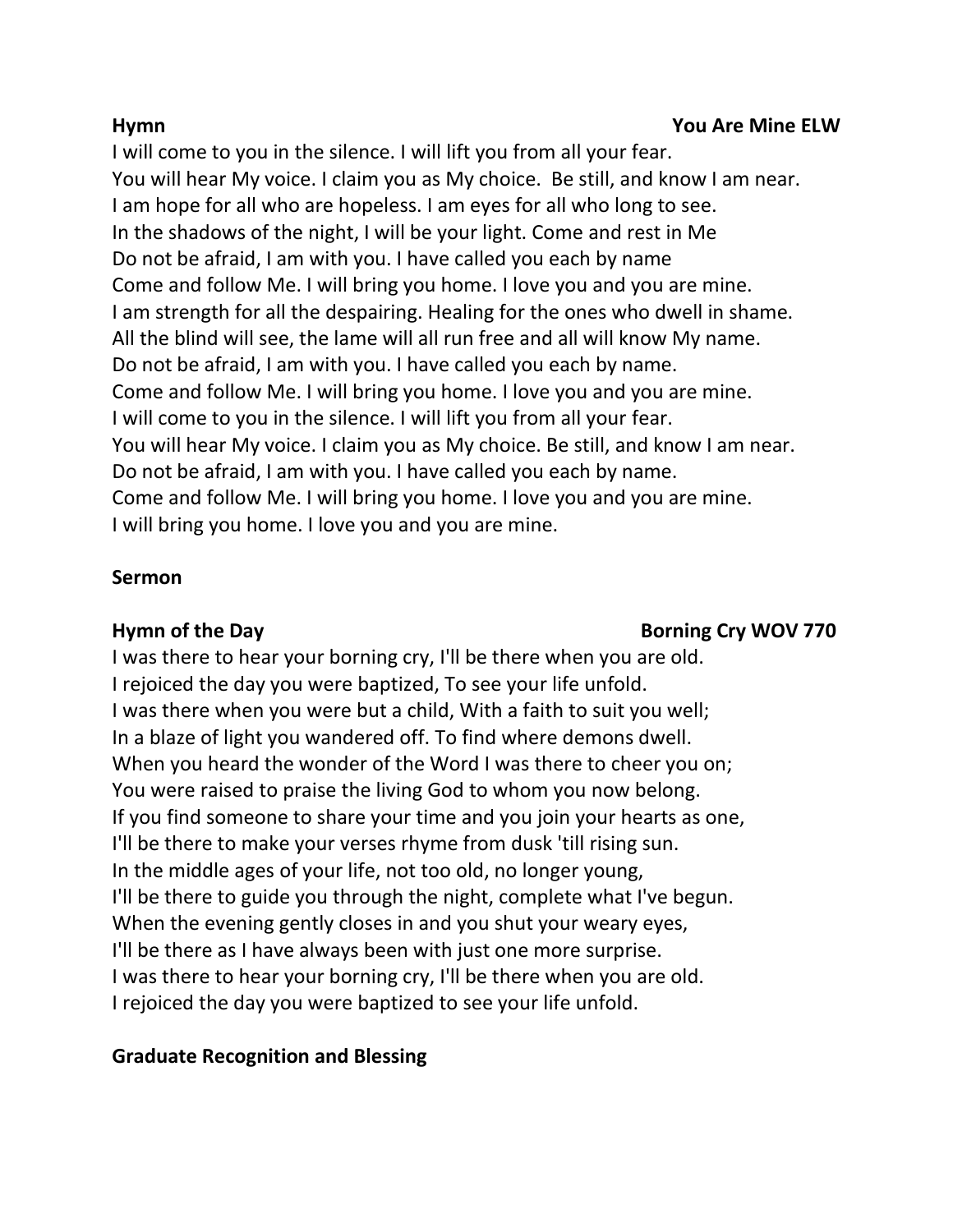### **Peace**

## **Offering and Doxology**

### **Offering Prayer**

Merciful God, **our ordinary gifts seem small for such a celebration, but you make of them an abundance, just as you do with our lives. Use them for your glory and strengthen us in the risen Christ. Amen.**

## **Words of Institution**

On the night…remembering, therefore, his death, resurrection, and ascension, we await his coming in glory. Pour out upon us the Spirit of your love, O Lord, and unite the wills of all who share this heavenly food, the body and blood of Jesus Christ, our Lord; to whom, with you and the Holy Spirit, be all honor and glory, now and forever. **Amen.**

## **The Lord's Prayer**

## **Communion Distribution**

### **Post Communion Prayer**

We give you thanks, generous God, **for in this bread and cup we have tasted the new heaven and earth where hunger and thirst are no more. Send us from this table as witnesses to the resurrection, that through our lives, all may know life in Jesus' name.** Amen.

### **Benediction**

God, the Author of life, Christ, the living Cornerstone, and the life-giving Spirit of adoption, ☩ bless you now and forever. **Amen.**

Sending Hymn **Go My Children With My Blessing WOV 721** Go, my children, with my blessing, Never alone. Waking, sleeping, I am with you; You are my own. In my love's baptismal river. I have made you mine forever. Go, my children, with my blessing - You are my own.

Go, my children, sins forgiven, At peace and pure.